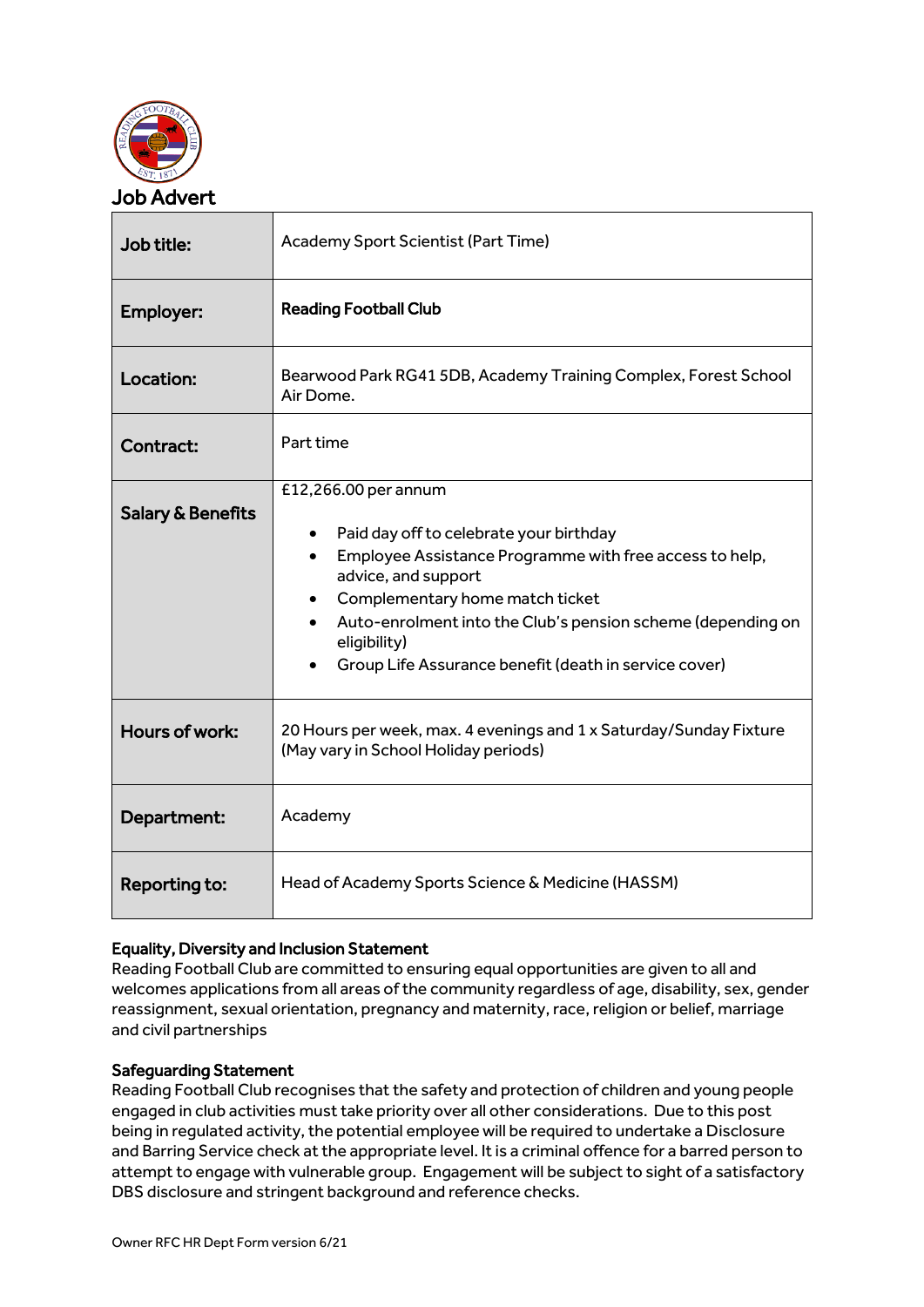### Job purpose

The Academy Sport Scientist will co-ordinate and liaise with the Lead Academy Sport Scientist (LASS), Lead Academy Strength & Conditioning Coach (LASC) and Head of Academy Sports Science & Medicine (HASSM) to deliver a sports science support service to all players in the U9-U16 age groups (With particular focus on the U9-U14 squads).

### Accountabilities

- To co-ordinate and implement sports science support services to players within the Reading FC Academy in conjunction with all academy sports science staff and in liaison with the LASC & HASSM
- To deliver on-field and gym based athletic development sessions, Pre-hab and rehab sessions in line with the RFC Physical development model and as directed by LASC, LASS, HASSM and age group appropriate medical staff.
- To set-up, download and present training and game load data using Heart rate and GPS technologies.
- To oversee weekly training intensities and devise long-term programmes for players with reference to age group specific needs in association with LASC, LASS, HASSM, academy sports science staff and academy medical staff
- To conduct physiological testing at least 4-times per season with all players as directed by LASC and LASS.
- To conduct & assist in Pre-Training Assessments and screening as directed by LASC and LASS.
- To assist the LASC & LASS in the development and management of trialling (Trialists) procedures and testing for potential academy players in conjunction with HASSM and all other academy sports science and medicine staff in conjunction with the academy recruitment team.
- To write training programmes in conjunction with appropriate team staff (Coaches, Physiotherapists, and HASSM) and in conjunction with the individual players' needs analysis.
- To employ recovery strategies that ensure optimal training and match time.
- To assist the LASC, LASS and Nutritionist with delivery of Nutrition & Lifestyle education syllabus to PDP players, parents, guardians, and host families through seminars during the season.
- To ensure players are prepared physiologically for the task ahead be it a game or training through structured appropriate warm-ups and activation sessions in relation to the RFC Physical Development Syllabus as appropriate to age group concerned.
- $\bullet$  To establish and maintain links to other divisions of the support team (physiotherapy, sports psychology and Professional Development Phase).
- To occasionally travel with relevant age groups to matches and tournaments to assist in the delivery of elite performance provision.
- $\bullet$  To contribute to the development of resources and educational aids as directed by HASSM, LASC & LASS.
- To contribute to and actively participate with the clubs internal CPD programme.
- To maintain up to date records on the club PMA (performance Management Application) in conjunction with EPPP/ Premier League Requirements and Regulations.
- To contribute where appropriate to all age group training as directed by LASC, LASS & HASSM.
- To liaise and maintain communication links to other members of the Reading Football Club support team.
- To adhere to a strict code of confidentiality in respect of any information relating to Reading Football Club and its operation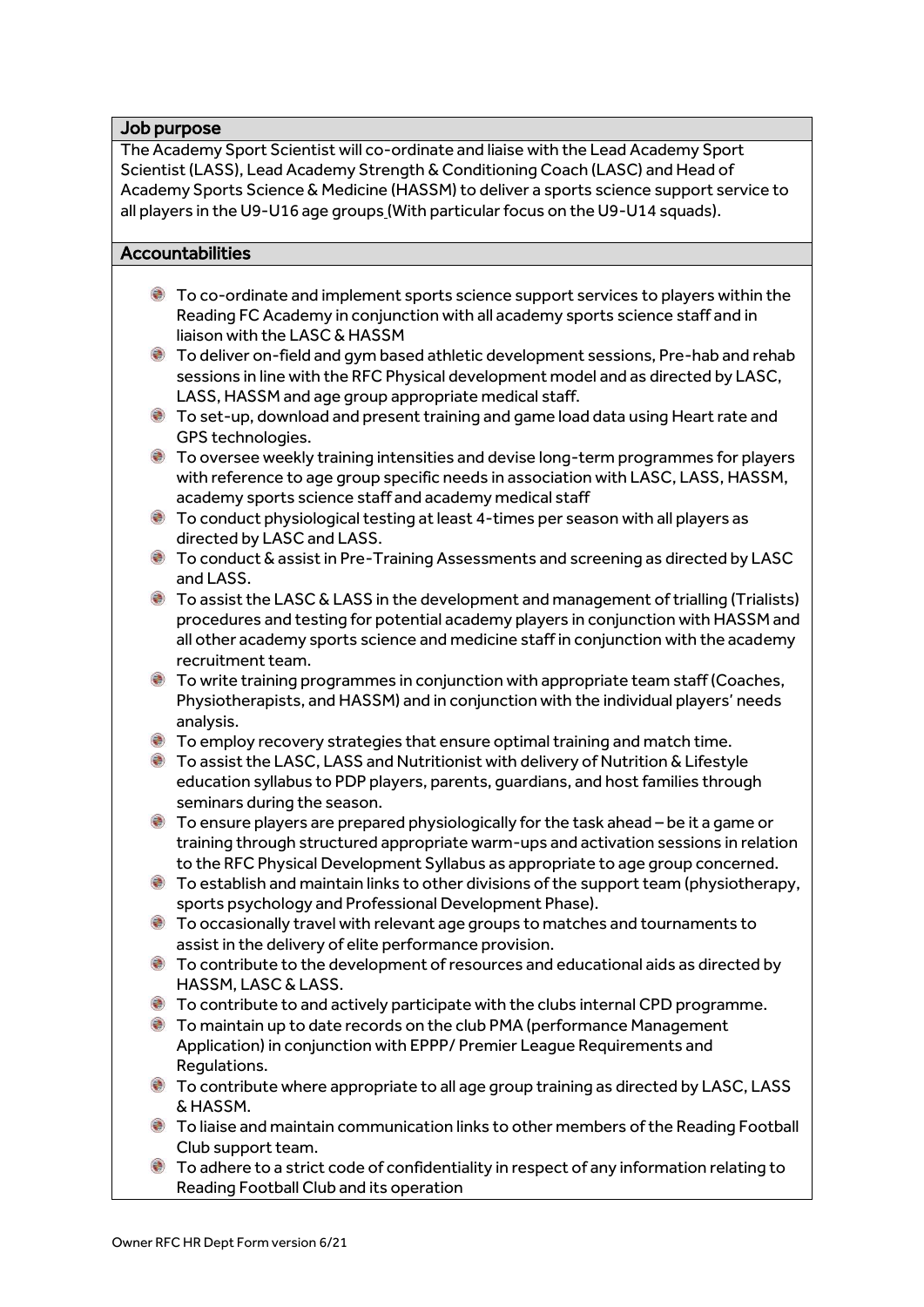| $\bigodot$                       | There is an expectation that you will undertake adhoc work on an exceptional basis or<br>provide relevant cover for other team tasks                                                                                                                                                                                                                              |  |  |  |
|----------------------------------|-------------------------------------------------------------------------------------------------------------------------------------------------------------------------------------------------------------------------------------------------------------------------------------------------------------------------------------------------------------------|--|--|--|
|                                  |                                                                                                                                                                                                                                                                                                                                                                   |  |  |  |
|                                  |                                                                                                                                                                                                                                                                                                                                                                   |  |  |  |
| <b>Behaviours &amp; Attitude</b> |                                                                                                                                                                                                                                                                                                                                                                   |  |  |  |
| ۱<br>۰<br>$\bigodot$             | $\bullet$ To be a role model for all club values and ways of working - "walk the talk"<br>• To exude a can-do attitude (best of Reading Football Club)<br>To be flexible and agile, always ready to adapt if things don't go to plan<br>To be an ambassador for Reading Football Club<br>To act in a manner that supports the Club's Vision & Values at all times |  |  |  |
|                                  |                                                                                                                                                                                                                                                                                                                                                                   |  |  |  |
|                                  | <b>Key Performance Indicators</b>                                                                                                                                                                                                                                                                                                                                 |  |  |  |
|                                  | Ensure all facets of the Sports Science Department meets Reading FC EPPP<br>compliance standards                                                                                                                                                                                                                                                                  |  |  |  |
|                                  | <b>Ensure all facets of the Sports Science Department meets Reading FC PMA</b><br>compliance standards                                                                                                                                                                                                                                                            |  |  |  |
|                                  | <b>C</b> To respond to all enquires within Reading Football Club Charter guidelines.                                                                                                                                                                                                                                                                              |  |  |  |
|                                  | lack To adhere to a strict code of confidentiality in respect of any information relating to<br>Reading Football Club and its operation                                                                                                                                                                                                                           |  |  |  |
|                                  | <b>C</b> To be presentable at all times when working and demonstrate that you can represent<br>the face of the club in the manner expected                                                                                                                                                                                                                        |  |  |  |
| ۱                                | To maintain Reading Football Club's Safeguarding (Child Protection), Health, Safety<br>and Equal Opportunity procedures and practice                                                                                                                                                                                                                              |  |  |  |
|                                  |                                                                                                                                                                                                                                                                                                                                                                   |  |  |  |

# Person specification

|                   | <b>Essential</b>                                                                                                        | <b>Desirable</b>                                                                                                 |
|-------------------|-------------------------------------------------------------------------------------------------------------------------|------------------------------------------------------------------------------------------------------------------|
| Qualifications    | BSc (Hons) Sports Science,<br>$\bullet$<br>Strength & Conditioning or<br>related degree<br><b>FA EFAIF</b><br>$\bullet$ | MSc Sports Science or<br>$\bullet$<br>related<br><b>BASES Accreditation (Or</b><br>$\bullet$<br>working Towards) |
| <b>Experience</b> | <b>Experience working in Elite</b><br>Sport - Preferably in the<br>Academy setting                                      |                                                                                                                  |